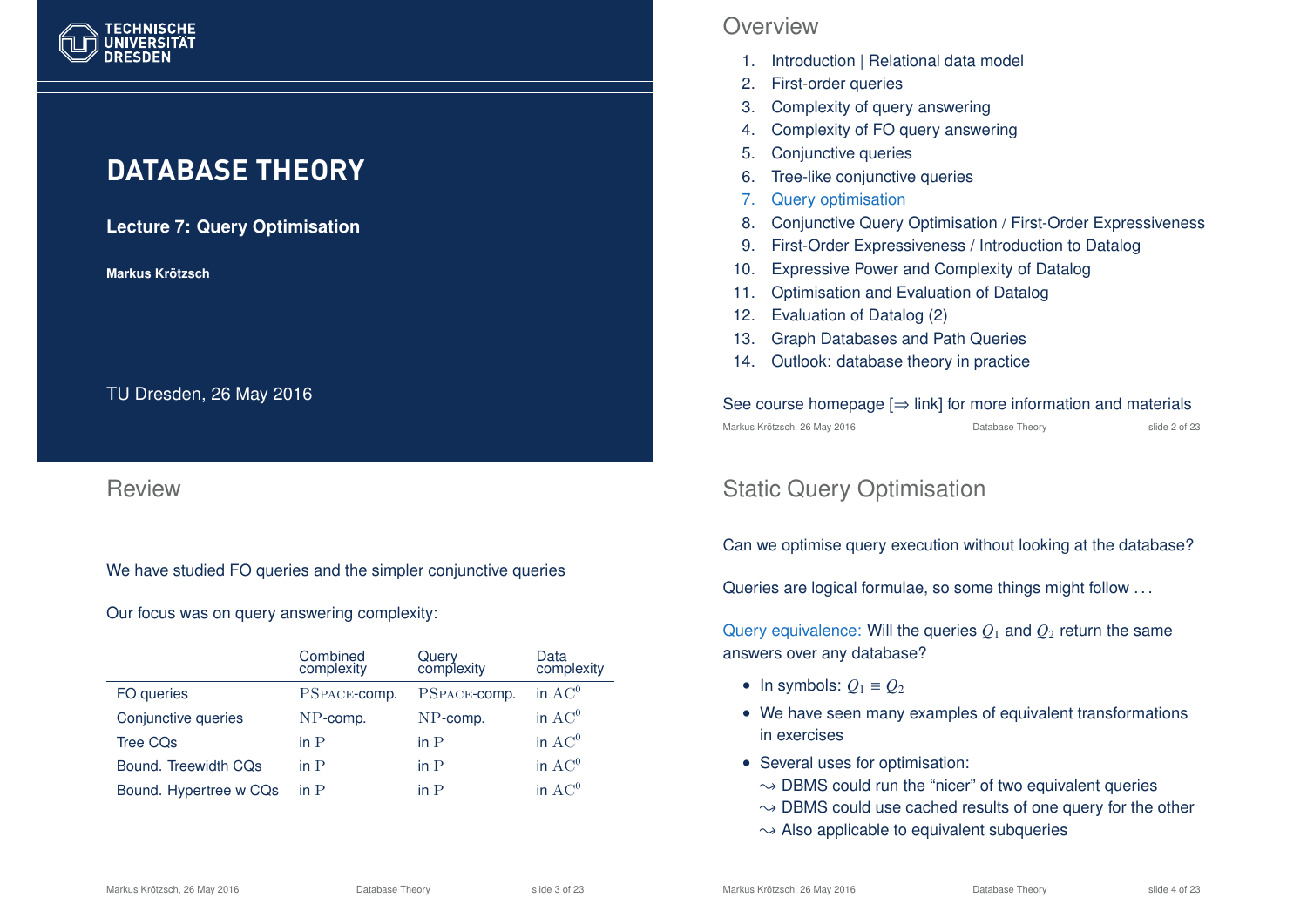# Static Query Optimisation (2)

Other things that could be useful:

- Query emptiness: Will query *Q* never have any results?
	- $\rightarrow$  Special equivalence with an "empty query"  $(e.a., x \neq x \text{ or } R(x) \land \neg R(x))$
	- $\rightarrow$  Empty (sub)queries could be answered immediately
- Query containment: Will the query  $Q_1$  return a subset of the results of query  $Q_2$ ? (in symbols:  $Q_1 \sqsubseteq Q_2$ )
	- $\sim$  Generalisation of equivalence:
		- *Q*<sub>1</sub> ≡ *Q*<sub>2</sub> if and only if  $Q$ <sub>1</sub> ⊑ *Q*<sub>2</sub> and  $Q$ <sub>2</sub> ⊑ *Q*<sub>1</sub>
- Query minimisation: Given a query *Q*, can we find an equivalent query  $\mathit{Q}'$  that is "as simple as possible."

Markus Krötzsch, 26 May 2016 Database Theory slide 5 of 23

# Solving the Mystery

All of the above are true for first-order logic but people are studying different decision problems:

#### Problem 1: Model Checking

- Given: a logical sentence  $\varphi$  and a finite model  $\mathcal I$
- Question: is  $I$  a model for  $\varphi$ , i.e., is  $\varphi$  satisfied in  $I$ ?
- Corresponds to Boolean query entailment
- PSPACE-complete for first-order sentences

#### Problem 2: Satisfiability Checking

- Given: a logical sentence  $\varphi$
- Question: does  $\varphi$  have any model?
- Equivalent to many reasoning problems (entailment, tautology, unsatisfiability, etc.)
- undecidable for first-order sentences

# First-order logic: Decidable or not?

We have seen in recent lectures:

- FO queries can be answered in PSPACE (combined complexity) and  $\operatorname{AC}^0$  (data complexity)
- FO queries correspond to relational algebra, so every relational DBMS answers FO queries in practice

In foundational courses on logic, you should have learned

• Reasoning in first-order logic is undecidable

Indeed, Wikipedia says it too (so it must be true . . . ):

• "Unlike propositional logic, first-order logic is undecidable (although semidecidable)" [Wikidedia article First-order logic]

Is the first-order logic we use different from the first-order logic used elsewhere? Is mathematics inconsistent?

Markus Krötzsch, 26 May 2016 **Database Theory** Charles Krötzsch, 26 May 2016

# Back to Query Optimisation

What do these results mean for query optimisation?

Two similar questions:

- (1) Are the Boolean FO queries  $\varphi_1$  and  $\varphi_2$  equivalent?
- (2) Are the FO sentences  $\varphi_1$  and  $\varphi_2$  equivalent?
- $\rightarrow$  So FO query equivalence is undecidable?

However, (1) is not equivalent to (2) but to the following:

- (2') Are the FO sentences  $\varphi_1$  and  $\varphi_2$  equivalent in all finite interpretations?
- $\rightarrow$  finite-model reasoning for FO logic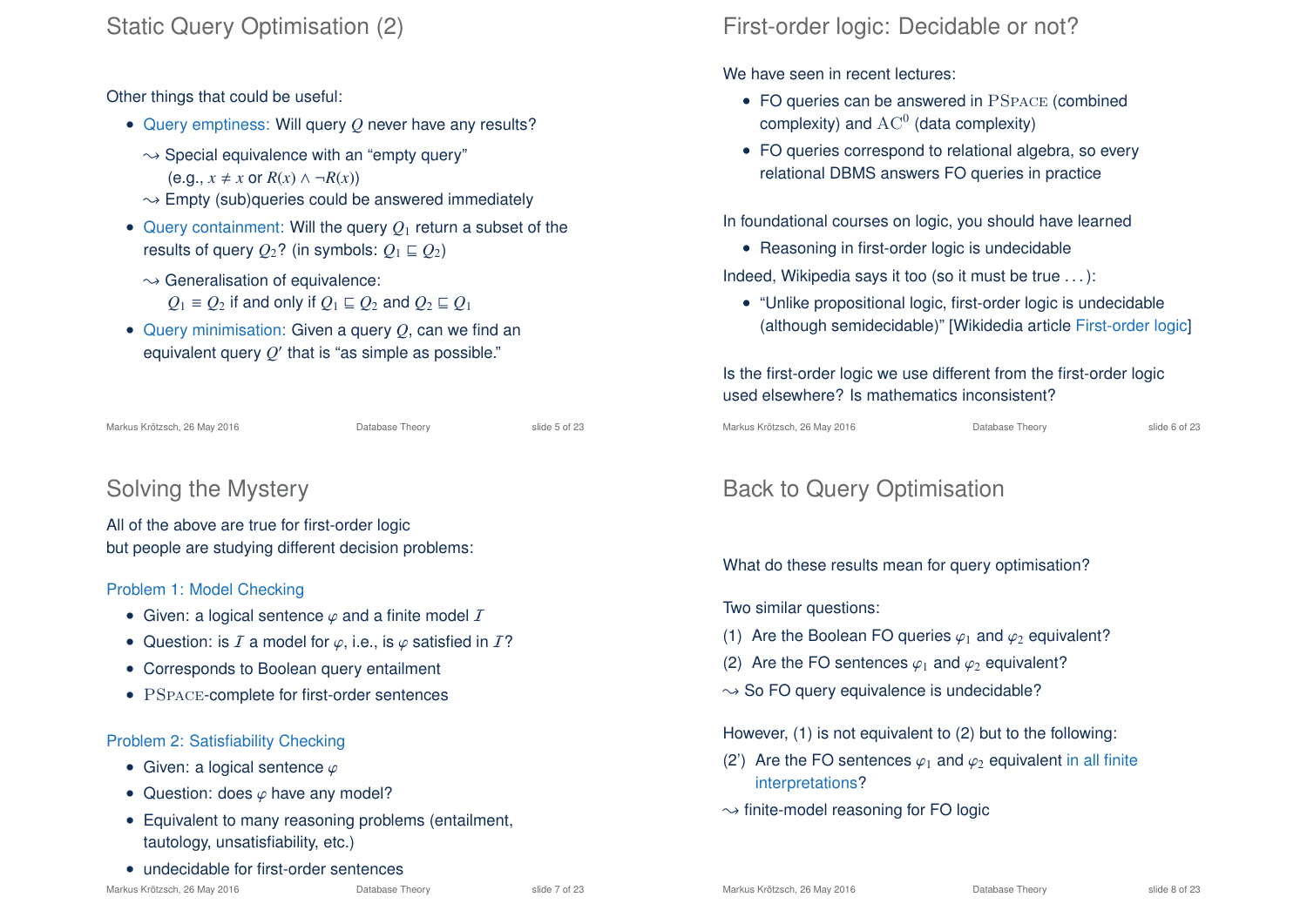## Finite-Model Reasoning

Does it really make a difference?

Yes. Example formula  $\varphi$ :

 ∀*x*.∃*y*.*R*(*x*, *y*) ∧ ∀*x*, *y*1, *y*2.*R*(*x*, *y*1) ∧ *R*(*x*, *y*2) → *y*<sup>1</sup> ≈ *y*<sup>2</sup> ∧ *R* is a function . . . ∀*x*1, *x*2, *y*.*R*(*x*1, *y*) ∧ *R*(*x*2, *y*) → *x*<sup>1</sup> ≈ *x*<sup>2</sup> ∧ . . . and injective . . . ∃*y*.∀*x*.¬*R*(*x*, *y*) . . . but not surjective

Such a function *R* can only exist over an infinite domain.  $\rightarrow$  over finite models,  $\varphi$  is unsatisfiable  $\rightarrow \varphi$  is finitely equivalent to  $\forall x.R(x, x) \land \neg R(x, x)$  $\rightarrow$  this equivalence does not hold on arbitrary models

Markus Krötzsch, 26 May 2016 Database Theory slide 9 of 23

# Let's Prove Trakhtenbrot's Theorem

Proof idea: reduce the Halting Problem to finite satisfiability

- Input of the reduction: a deterministic Turing Machine (DTM) M and an input string *w*
- Output of the reduction: a first-order formula  $\varphi_{Mw}$
- Such that M halts on w if and only if  $\varphi_{M,w}$  has a finite model

Ok, this would do, because Halting of DTMs is undecidable but how should we achieve this?

- Capture the computation of the DTM in a finite model
- The model contains the whole run: the tape and state for every computation step
- A finite part of the tape is enough if the DTM halts

# Trakhtenbrot's Theorem

Is finite-model reasoning easier than FO reasoning in general?

Unfortunately no:

#### Theorem (Boris Trakhtenbrot, 1950)

Finite-model reasoning of first-order logic is undecidable.

Interesting observation:

- The set of all true sentences (tautologies) of FO is recursively enumerable ("FO is semi-decidable")
- but the set of all FO tautologies under finite models is not.

 $\rightarrow$  finite model reasoning is harder than FO reasoning in this case!

Markus Krötzsch, 26 May 2016 **Database Theory** Slide 10 of 23

# TM Runs as Finite Models

Recall: Turing Machine is given as  $M = \langle Q, q_{start}, q_{acc}, \Sigma, \Delta \rangle$ (state set *Q*, tape alphabet  $\Sigma$  with blank <sub>→</sub>, transitions  $\Delta \subseteq (O \times \Sigma) \times (O \times \Sigma \times \{l, r, s\})$ )

A configuration is a (finite piece of) tape  $+$  a position  $+$  a state:



Here is how we want part of our model (database) to look:

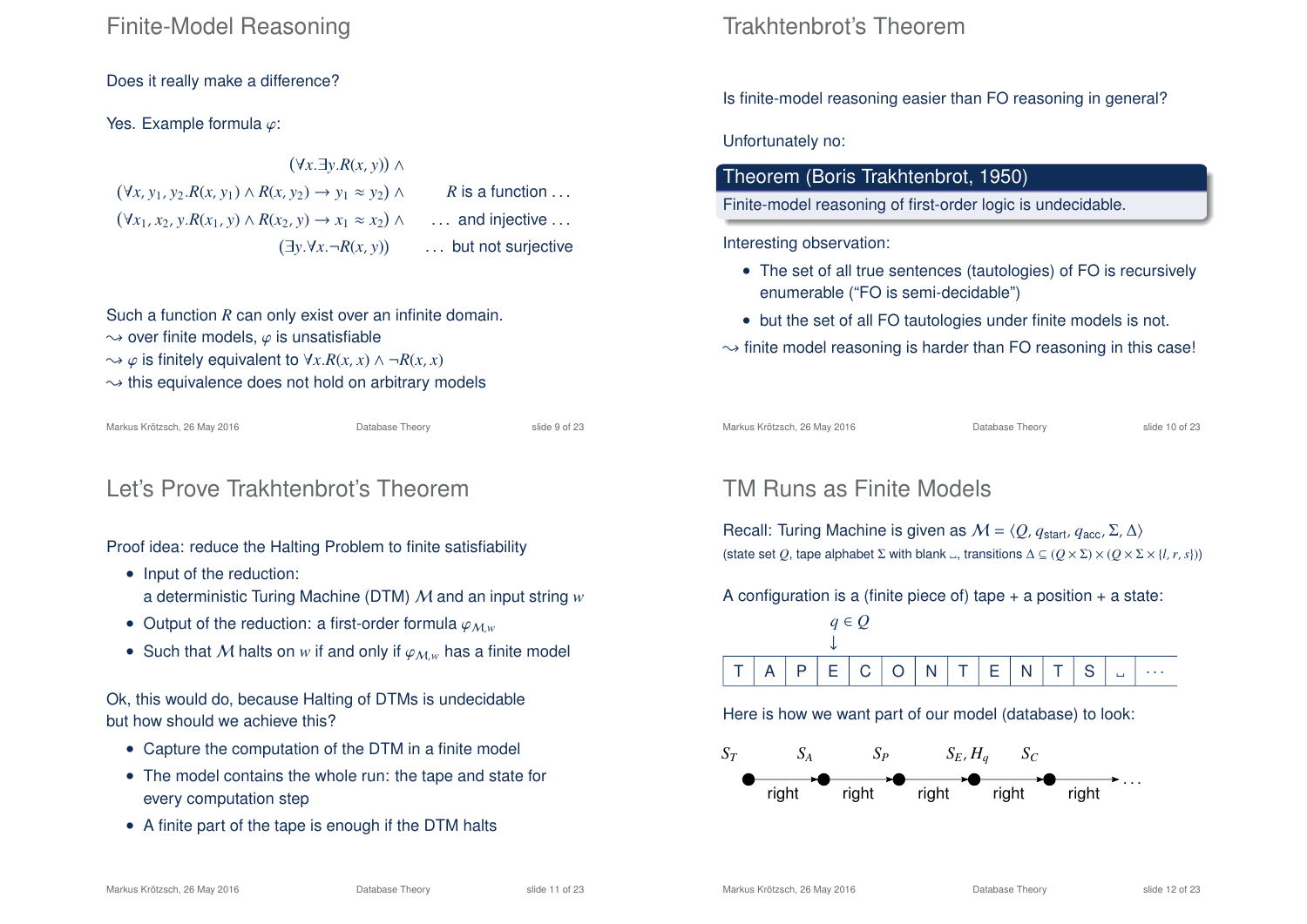## Encoding TM Runs as Relational Structures

We use several unary predicate symbols to mark tape cells:

- $S_{\sigma}(\cdot)$  for each  $\sigma \in \Sigma$ : tape cell contains symbol  $\sigma$
- $H_q(\cdot)$  for each  $q \in Q$ : head is at tape cell, and TM is in state q We use two binary predicate symbols to connect tape positions:
	- right $(\cdot, \cdot)$ : neighbouring tape cells at same step
	- right<sup>+</sup> $(\cdot, \cdot)$ : transitive super-relation of right
	- future $(\cdot, \cdot)$ : tape cells at same position in consecutive steps

### Intended Database



(right<sup>+</sup> is not shown)

#### Markus Krötzsch, 26 May 2016 **Database Theory** Slide 13 of 23

## Defining the Initial Configuration

Require that right<sup>+</sup> is a transitive super-relation of right:

$$
\varphi_{\text{right}^+} = \forall x, y. (\text{right}(x, y) \rightarrow \text{right}^+(x, y)) \land
$$

$$
\forall x, y, z. (\text{right}(x, y) \land \text{right}^+(y, z) \rightarrow \text{right}^+(x, z))
$$

Define start configuration for an input word  $w = \sigma_1 \sigma_2 \ldots \sigma_n$ .

$$
\varphi_w = \exists x_1, \dots, x_n. H_{q_{start}}(x_1) \land \neg \exists z.\text{right}(z, x_1) \land
$$
  
\n
$$
S_{\sigma_1}(x_1) \land \neg \exists z.\text{future}(z, x_1) \land \text{right}(x_1, x_2) \land
$$
  
\n
$$
S_{\sigma_2}(x_2) \land \neg \exists z.\text{future}(z, x_2) \land \text{right}(x_2, x_3) \land
$$
  
\n...  
\n
$$
S_{\sigma_n}(x_n) \land \neg \exists z.\text{future}(z, x_n) \land
$$
  
\n
$$
\forall y.(\text{right}^+(x_n, y) \rightarrow (S_{\omega}(y) \land \neg \exists z.\text{future}(z, y)))
$$

#### $\rightarrow$  there can be any number of cells right of the input, but they must contain  $\Box$ .

|  | Markus Krötzsch, 26 May 2016 |  |  |  |
|--|------------------------------|--|--|--|
|--|------------------------------|--|--|--|

$$
\varphi_Q =
$$

Markus Krötzsch, 26 May 2016 **Database Theory** Slide 16 of 23

#### We now need to specify formulae to enforce this intended structure (or something that is close enough to it).

Markus Krötzsch, 26 May 2016 Database Theory slide 14 of 23

# Consistent Tape Contents, Head, and State

A cell can only contain one symbol:

$$
\varphi_S = \bigwedge_{\sigma,\sigma' \in \Sigma, \sigma \neq \sigma'} \forall x. (\neg S_{\sigma}(x) \vee \neg S_{\sigma'}(x))
$$

The TM is never at more than one position:

$$
\varphi_H = \bigwedge_{q \in Q} \forall x, y. \left( H_q(x) \land \text{right}^+(x, y) \to \bigwedge_{q' \in Q} \neg H_{q'}(y) \right) \land \bigwedge_{q \in Q} \forall x, y. \left( \text{right}^+(x, y) \land H_q(y) \to \bigwedge_{q' \in Q} \neg H_{q'}(x) \right)
$$

 $\forall x. (\neg H_q(x) \lor \neg H_{q'}(x))$ 

The TM can only be in one state:

 $\Lambda$ *q*,*q*′∈*Q*,*q*≠*q*′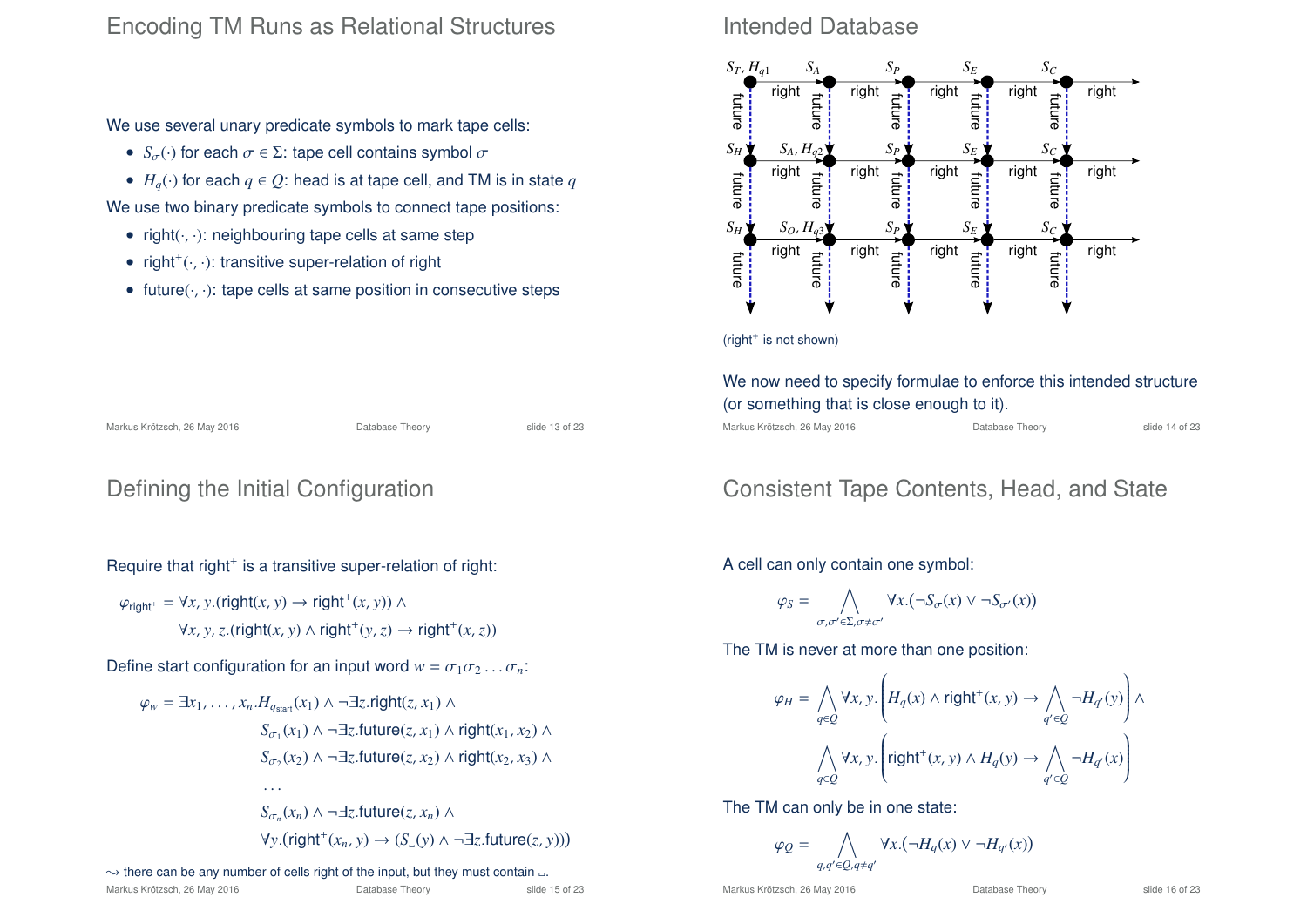#### **Transitions**

## Preserve Tape if not Changed by Transition

For every non-moving transition  $\delta = \langle q, \sigma, q', \sigma', s \rangle \in \Delta$ :

 $\varphi_{\delta} = \forall x . H_q(x) \land S_{\sigma}(x) \rightarrow \exists y .$ future $(x, y) \land S_{\sigma'}(y) \land H_{q'}(y)$ 

For every right-moving transition  $\delta = \langle q, \sigma, q', \sigma', r \rangle \in \Delta$ :

$$
\varphi_{\delta} = \forall x . H_q(x) \land S_{\sigma}(x) \rightarrow \exists y . \text{future}(x, y) \land S_{\sigma'}(y) \land \exists z . \text{right}(y, z) \land H_{q'}(z)
$$

For every left-moving transition  $\delta = \langle q, \sigma, q', \sigma', l \rangle \in \Delta$ :

 $\varphi_{\delta} = \forall x . H_{a}(x) \land S_{\sigma}(x) \land (\exists v . \text{right}(v, x)) \rightarrow \exists y . \text{future}(x, y) \land S_{\sigma}(y) \land$  $\exists z$ .right(*y*, *z*)  $\wedge$   $H_{q'}(z)$ 

Summing all up:

$$
\varphi_{\Delta} = \bigwedge_{\delta \in \Delta} \varphi_{\delta}
$$

Markus Krötzsch, 26 May 2016 **Database Theory** Slide 17 of 23

# Building the Configuration Grid

If one cell has a future  $(\rightarrow)$  or past  $(\leftarrow)$ , respectively, all cells of the tape do:

 $\varphi_{fp1} = \forall x_2, y_1$ . (∃ $x_1$ .right( $x_1, y_1$ ) ∧ future( $x_1, x_2$ )) ↔ (∃ $y_2$ .future( $y_1, y_2$ ) ∧ right( $x_2, y_2$ ))  $\varphi_{fp2} = \forall x_1, y_2$ . (∃*y*<sub>1</sub>.right(*x*<sub>1</sub>, *y*<sub>1</sub>) ∧ future(*y*<sub>1</sub>, *y*<sub>2</sub>)) ↔ (∃*x*<sub>2</sub>.future(*x*<sub>1</sub>, *x*<sub>2</sub>) ∧ right(*x*<sub>2</sub>, *y*<sub>2</sub>))

Left (*l*) and right (*r*) neighbours, and future (*f*) and past (*p*) are unique:

 $\varphi_r = \forall x, y, y'$ .right $(x, y) \land$ right $(x, y') \rightarrow y \approx y'$  $\varphi_l = \forall x, x', y.\text{right}(x, y) \land \text{right}(x', y) \rightarrow x \approx x'$  $\varphi_f = \forall x, y, y'$ .future $(x, y) \land$  future $(x, y') \rightarrow y \approx y'$  $\varphi_p = \forall x, x', y$ .future $(x, y) \land$  future $(x', y) \rightarrow x \approx x'$  Contents of tape cells that are not under the head are kept:

$$
\varphi_{\text{mem}} = \forall x, y \ldotp \bigwedge_{\sigma \in \Sigma} \left( S_{\sigma}(x) \land \left( \bigwedge_{q \in Q} \neg H_q(x) \right) \land \text{future}(x, y) \rightarrow S_{\sigma}(y) \right)
$$

Markus Krötzsch, 26 May 2016 **Database Theory** Slide 18 of 23

# Finishing the Proof of Trakhtenbrot's Theorem

We obtain a final FO formula

$$
\varphi_{\mathcal{M},w} = \varphi_{\text{right}^+} \wedge \varphi_w \wedge \varphi_S \wedge \varphi_H \wedge \varphi_Q \wedge \varphi_\Delta \wedge \varphi_{\text{mem}} \wedge
$$

$$
\varphi_{\text{fp1}} \wedge \varphi_{\text{fp2}} \wedge \varphi_r \wedge \varphi_l \wedge \varphi_f \wedge \varphi_p
$$

Then  $\varphi_{M,w}$  is finitely satisfiable if and only if M halts on *w*:

- If M has a finite run when started on w then  $\varphi_{M,w}$  has a finite model that encodes this run.
- If  $\varphi_{M,w}$  has a finite model, then we can extract from this model a finite run of M on *w*.

Note: the proof can be made to work using only one binary relation symbol and no equality (not too hard, but less readable)